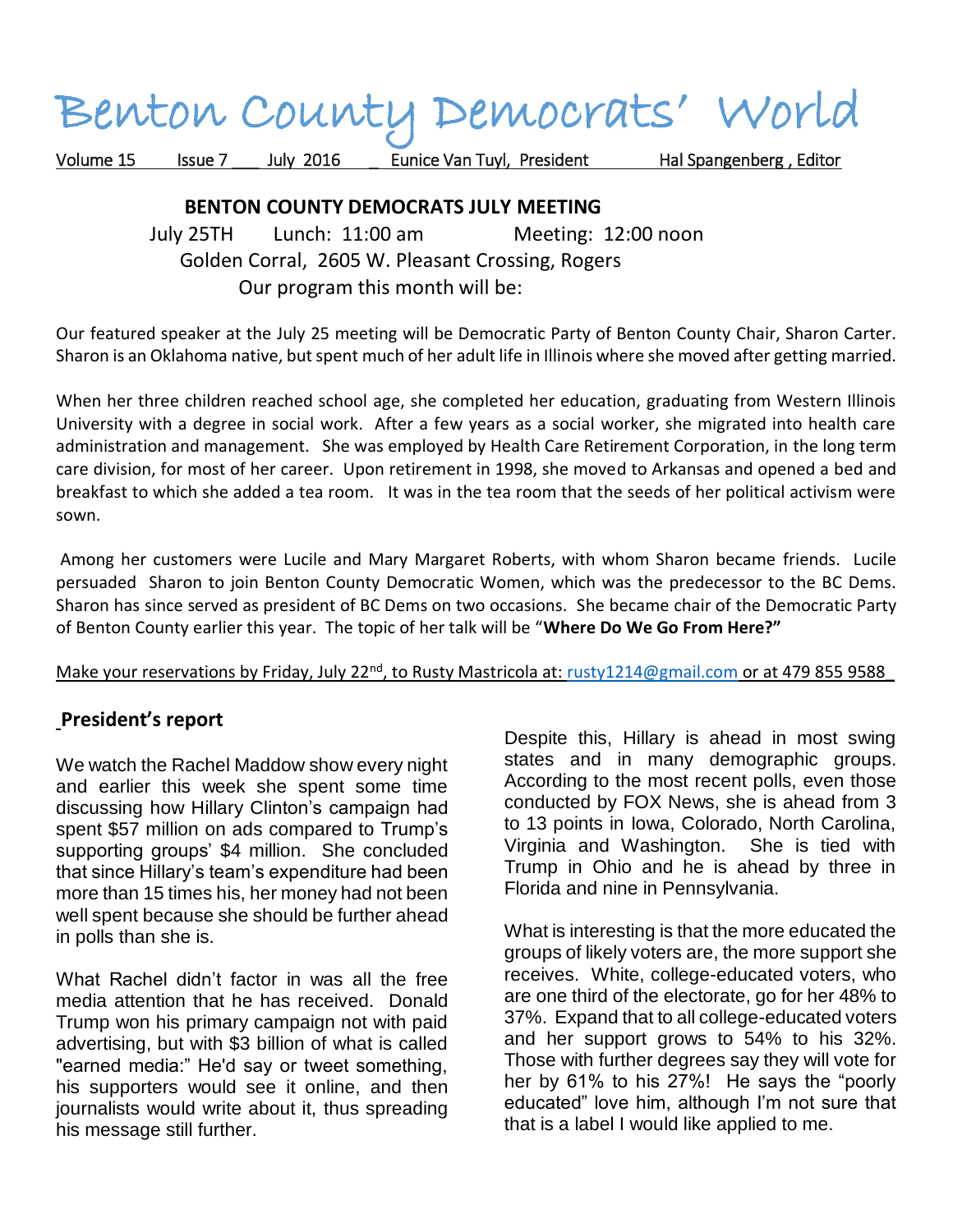In at least two states he is polling 0% among African-Americans – the first time that has ever happened! And since 1952 the majority of white voters have always gone Republican – until this year. Yeah Hillary! And among those from 18 to 29 years old, she is ahead of Trump by a 47% to 21% margin. Even Gary Johnson scores higher than he – at 22%!

Hillary is now ahead in almost every poll, among almost every swing state and in every national poll according to Nate Silver. He predicts that there is an 80% chance that she will win in November. And he is the one who predicted 49 states correctly in '08 and all 50 states in 12!

Trump will receive positive publicity after naming Mike Pence as his V.P. and, as always, will get a bump from the Republican National Convention. But Hillary has said she will name her running mate sometime in the three days between the end of their convention and the beginning of the Democratic one. She will also get a huge bump, I predict, from it. So things are looking very, very good.

We can't get complacent, though, because there is still a lot of time between now and November, so let's all work hard for her and publicize our support for her until then!

Footnote: a great deal of what I have just written comes from Rachel's research and comments

#### \_\_\_\_\_\_\_\_\_\_\_\_\_\_\_\_\_**Eunice\_\_\_\_\_\_\_\_\_\_\_\_\_**

#### **Minutes of the June 27 2016 General Meeting** Golden Corral Restaurant – Rogers, AR

President Eunice Van Tuyl called the meeting to order at 12:00. She welcomed new attendees, guest speakers and visitors. Jim Van Tuyl led us in the pledge of allegiance.

Vice President Richard Bland introduced our guest speaker Dr. Steve Smith. Dr. Smith has been a Professor at the University of Arkansas

since 1984. Dr. Smith has served as a member of the Ark House of Representatives and executive assistant to Governor Bill Clinton. In addition to many teaching awards he has written several books including a novel "The Star Chamber". Today, Dr. Smith will examine the presidential candidate nomination process. Parties, Primaries, and Presidents. Next month's speaker will be Sharon Carter, President of the Democratic Party of Benton County (DPBC).

The minutes and treasurer's reports were approved unanimously.

Eunice asked for volunteers to help with the elections and stated that poll workers will be paid \$9.00 an hour. Please contact Eunice if interested. She stated that everyone should make sure they have the correct address on their voter registration to alleviate any delays when voting. Volunteers are needed for a fund raising committee. If you are interested please contact Eunice. Anyone interested in driving or riding in the Bella Vista  $4<sup>th</sup>$  of July parade may also contact Eunice.

Thurman Metcalf announced that he is still selling Boomerang carwash tickets for \$15.00. Contact him or buy at the DPBC headquarters located at Turtle Creek Plaza, 2301 Walnut Street, Suite 5 in Rogers, AR. The BC Dems also have campaign buttons and other democratic merchandise for sale at the headquarters. The DPBC headquarters still needs volunteers to work in the office and you are encouraged to sign up. You may contact Sharon Carter at 479-721-1633, or call 479-986- 0714.

Make plans now to attend the Little Flock Picnic on Sept. 10 starting at 4:00. Food will be provided. Thurman also announced that former President Bill Clinton will be the guest speaker and the annual JJ Dinner in Little Rock on July 15 at the Verizon Center. Tickets are \$200.00 but, you may purchase from the DPBC for \$150.00. Contact Thurman or the headquarters.

DPA, DPBC, BC Dems and the Grimsley Graham Campaign will host a county-wide rally for the local democratic candidates on Sat. July 9 from 4:00 - 7:00 at the Farmers Market (101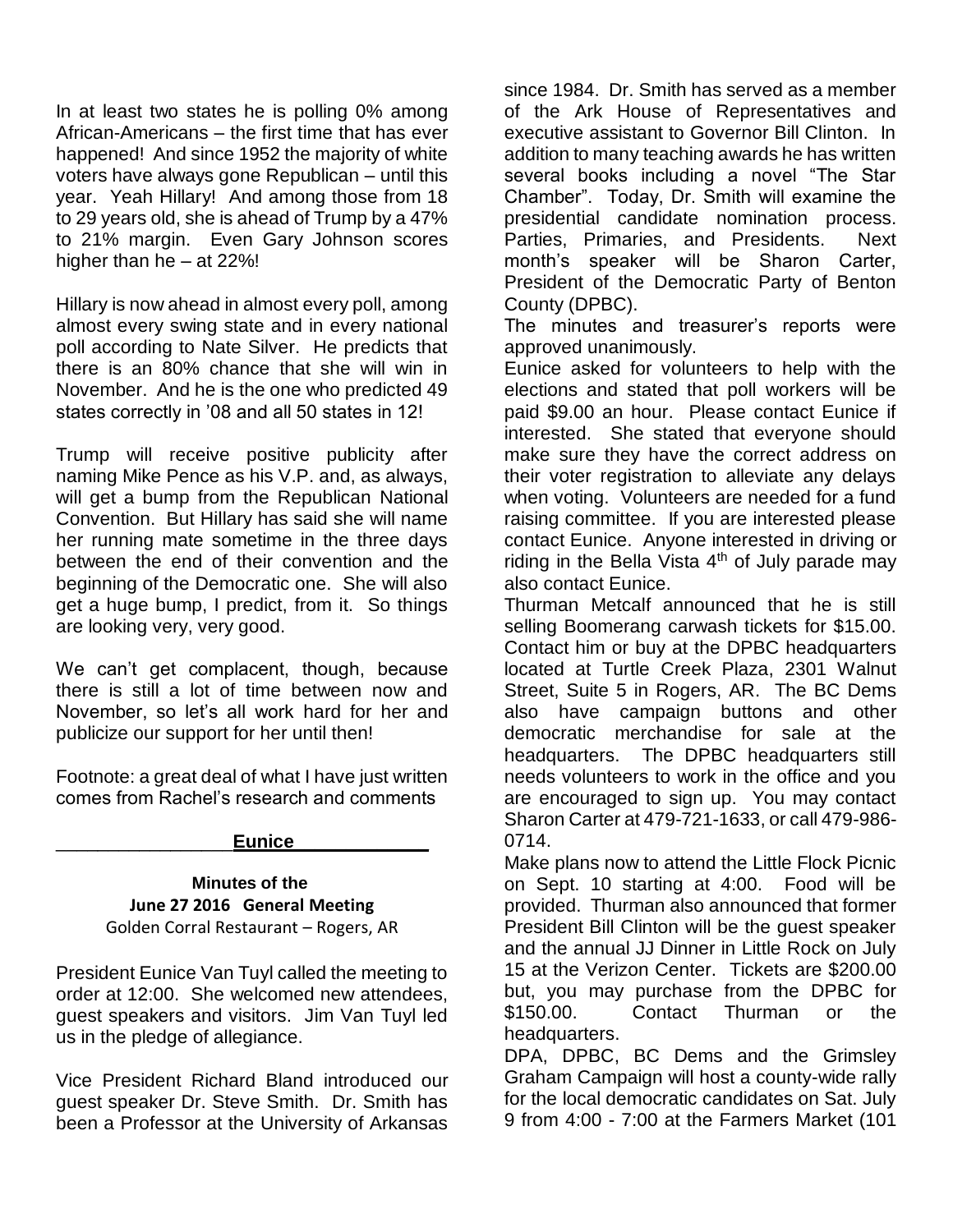East Cherry St.) in downtown Rogers. Food will be provided.

Bill Beck gave a report on the movie "Captain Fantastic" as a fund raiser for July 30 at 10:00. Tickets are \$13.00. He will need 50 people or more to attend. Remember this is a great fundraiser for the BC Dems and everyone is encouraged to attend.

The meeting was adjourned at 1:20. Respectfully Submitted by **Secretary Betty Cauldwell\_\_\_\_\_\_\_\_**

#### **Treasurer's Summary for June 2016**

Beginning Balance \$2,244.01

| Income             |          |
|--------------------|----------|
| <b>Blue Bowls</b>  | \$118.25 |
| Donations*         | \$100.00 |
| Dues               | \$148.90 |
| Movies**           | \$182.00 |
| <b>Fundraisers</b> | \$5.00   |
| Total              | \$554.15 |
|                    |          |

| Expenses  |         |
|-----------|---------|
| Publicity | \$47.72 |
| Total     | \$47.72 |

Ending Balance \$2,750.44

\*\$90.00 from sale of donated books \*\*This is not the net. Expenses to be paid July 30.

#### Submitted by:

#### **Joel Ewing, treasurer\_\_\_\_\_\_\_\_\_\_\_\_\_\_\_\_**

**Organization meeting for Hillary** There will be an organizational meeting for the Hillary Clinton campaign in Benton County, **Tuesday, July 19, at 6 P.M**. at 224 West Walnut, Rogers. Leah Garrett will conduct the meeting.

# **FIRST 30 DAYS IN OFFICE:**

Hillary Clinton pledges to introduce Constitutional Amendment to overturn **Citizens United** 



**IEND CITIZENS UNITED** 

## **Party Rally on July 9th**

An estimated 120 people attended the Democratic Party rally in Rogers on Saturday afternoon, July 9<sup>th</sup> A large space, once the home of American/First National Bank, at 116 West Walnut, was made available through he generosity of Rogers architect and businessman John Mack.

The BC Dems, Democratic Party of Benton County, and the Grimsley Graham campaign provided hamburgers. The Democratic Party of Arkansas provided publicity and an advance setup crew.

Featured speakers included candidates **Grimsley Graham**, who talked about his goals as a legislator, especially Pre K education, which he said had huge and lasting benefits for children.



 **Grimsley Graham**

**Conner Eldridge,** the other featured speaker delineated the differences between himself and his opponent, U.S. Senator John Boozman, especially in the area of health care. JP Candidate Rey Hernandez was unable to attend. Democratic Party of Arkansas Chair **Vince Insalaco**, in an enthusiastic address, stressed the vital importance of this election.

**Sharon Carter**, Chair of Benton County Democratic Party, served ably as master of ceremonies. BC Dems had a table lat the event where we recruited members, provided information about our organization, and promoted fundraising activities

 **R. Bland, Vice President**